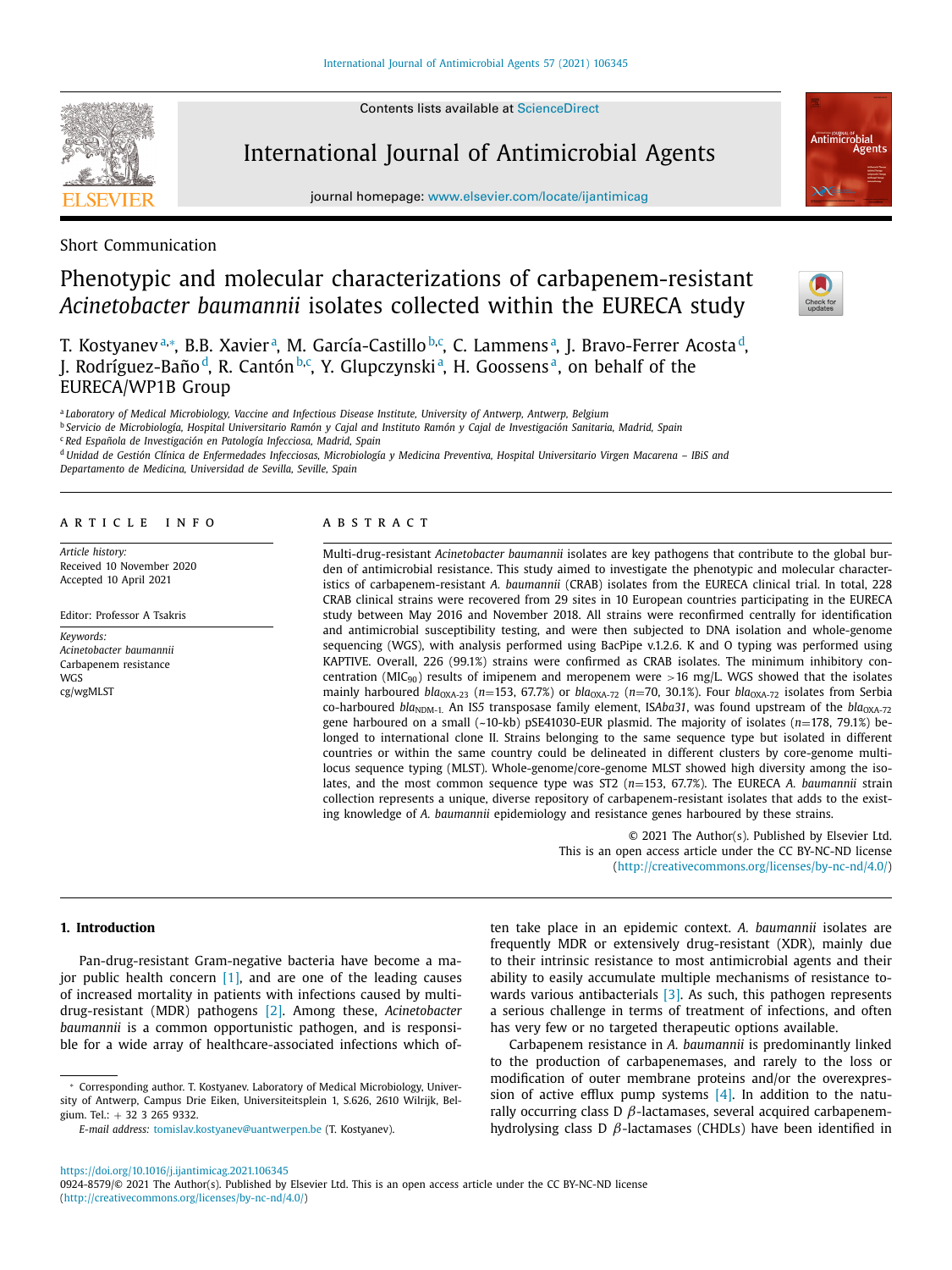*A. baumannii*, among which OXA-23-like enzymes are the most common. Other commonly found CHDLs include OXA-24-like and OXA-58-like enzymes. Most acquired CHDLs display weak carbapenemase activity, but the presence of specific insertion sequences upstream of the CHDL gene leads to their overexpression conferring carbapenem resistance. Class B carbapenemases have also been reported in *A. baumannii* isolates [\[5,6\]](#page-4-0), but these occur at much lower frequency than CHDLs. Class A serine  $\beta$ -lactamases with carbapenemase activity have been reported occasionally. Multiple reports have highlighted higher resistance percentages of carbapenem-resistant *A. baumannii* from southern and eastern Europe than northern Europe. Of note, very high carbapenem resistance rates have been reported in the Balkan countries [\[6–10\].](#page-4-0)

*A. baumannii* exhibits genetically highly diverse clones that present a limitation for typing methods such as multi-locus sequence typing (MLST). Due to this low-level conservation at genetic level, the seven housekeeping-gene-based typing schemes have low discriminatory power. Thus, epidemiological markers are essential to determine and differentiate any MDR clones. Also, capsular polysaccharide and outer core (OC) lipo-oligosaccharide compositions and sugar arrangements are a very important barrier to the determination of virulence, antibiotic resistance and serotypes [\[11\].](#page-4-0) They can be one of the potential targets for vaccine development, and OC and K loci can be used as epidemiological typing markers.

The aim of this study was to investigate the phenotypic and molecular characteristics of carbapenem-resistant *A. baumannii* (CRAB) clinical isolates collected from 10 European countries within the EUropean prospective cohort study on Enterobacteriaceae showing REsistance to CArbapenems (EURECA). The EURECA study (NCT02709408) is a prospective, multi-centre, analytical observational study; it is part of the COMBACTE-CARE project and the New Drugs for Bad Bugs programme funded by the Innovative Medicines Initiative [\[12\].](#page-4-0)

## **2. Materials and methods**

#### *2.1. Study design and patients*

The EURECA study was designed to include three substudies focusing on infections caused by carbapenem-resistant Enterobacterales (CRE) [\[13\],](#page-4-0) as well as a substudy on bacteraemia caused by CRAB to identify risk factors and assess mortality in patients with such infections. The study recruited patients with CRE (pneumonia, intra-abdominal, complicated urinary tract and bloodstream infections) and CRAB (bloodstream infections alone) from 50 sites in 10 European countries (Albania, Croatia, Greece, Italy, Kosovo, Montenegro, Romania, Serbia, Spain and Turkey) between May 2016 and November 2018.

#### *2.2. Clinical samples and collection of bacterial isolates*

Local laboratories in all 50 participating sites were instructed to process blood cultures from EURECA-enrolled patients according to their local standard procedures. Study-specific training was provided to all sites. All *A. baumannii* isolates (or *Acinetobacter* spp*.* if identification was not done to species level) from these cultures that were resistant to carbapenems according to the EUCAST clinical breakpoints (Version 6.0, 2016) [minimum inhibitory concentration (MIC)  $>8$  mg/L for imipenem or meropenem and/or zone of inhibition  $\langle 17 \rangle$  mm for imipenem and/or  $\langle 15 \rangle$  mm for meropenem] were stored in microbanks frozen at -20°C or below until the end of the recruitment period, and shipped to the central laboratory at the University of Antwerp for confirmation and further testing.

## *2.3. (Re-)identification and further confirmation of bacterial isolates*

All *A. baumannii* isolates transferred to the central laboratory were (re-)identified by matrix-assisted laser desorption/ionizationtime of flight (Bruker Daltonics, Bremen, Germany) (library updated to v.9.0 which contains a total of 8468 reference spectra), and checked for carbapenem susceptibility by the disc diffusion method using imipenem 10-μg (Becton Dickinson, Franklin Lakes, NJ, USA) and meropenem 10-μg (Rosco Diagnostica, Taastrup, Denmark) discs. Antimicrobial susceptibility testing results were interpreted according to the EUCAST guidelines (v.9.0, 2019) (imipenem susceptible  $\geq 24$  and resistant <21 mm; meropenem susceptible  $\geq$ 21 and resistant <15 mm). A check for consistency with data reported above for screening was performed.

#### *2.4. Determination of minimum inhibitory concentrations*

MIC testing was performed using the broth microdilution method at a EURECA-partner laboratory (Ramón y Cajal University Hospital-SERMAS, Madrid, Spain). A 96-well plate (Thermofisher Scientific, Waltham, MA, USA) with various dilutions of 16 different antibiotics was designed (Fig. S1, see online supplementary material). The panel was used to test all isolates from the EURECA study (Enterobacterales and *A. baumannii*). Results were interpreted using the EUCAST guidelines (v.9.0, 2019).

#### *2.5. Genomic DNA isolation and whole-genome sequencing*

Genomic DNA was extracted using the MasterPure DNA Purification Kit (Epicentre Technologies Inc., Madison, Wisconsin, USA.), and library prepared using Nextera XT, sequenced via  $2 \times 250$  bp V2 500 cycle (Miseq, Illumina Inc., San Diego, CA, USA). Secondary data analysis, such as information on carbapenemase genes, was extracted from whole-genome sequencing (WGS) analysis using inhouse-developed pipeline BacPipe v.1.2.6 [\[14\].](#page-5-0) In a first step, a plasmid finder was used to identify the plasmid replicon type. Specific contigs were selected using a BLAST search against the National Center for Biotechnology Information (NCBI) databases. Identifying the highest similar and query covered plasmid were selected for comparative analysis. Insertion sequence (IS) type and family were defined using IS finder [\(https://isfinder.biotoul.fr/\)](https://isfinder.biotoul.fr/).

A gene-by-gene-approach-based allelic loci comparison was performed using chewBBACA [\[15\]](#page-5-0) by generating a customized study-specific scheme along with two publicly available complete genome sequences (CP009257.1 and CP010779.1). Wholegenome/core-genome multi-locus sequence (cg/wgMLST) allelic loci distances were calculated and visualized using GrapeTree [\[16\].](#page-5-0) The tree can be further visualized in microreact. Relatedness criteria for wg/cgMLST clustering was considered at a threshold of eight or fewer allelic differences, as shown previously [\[17\].](#page-5-0) The capsular polysaccharides (K locus) and outer core biosynthesis (OC locus) were predicted using local KAPTIVE databases [\[11\].](#page-4-0) Comparing partitions analysis was performed using an online tool for Simpson's index diversity, adjusted Rand and adjusted Wallace. All sequences from this study have been deposited under BioProject ID PRINA673068.

#### **3. Results**

## *3.1. Clinical isolates*

In total, 228 CRAB strains from 29 laboratories (in 10 countries) were collected from blood cultures alone and transferred to the central laboratory. The majority of isolates originated from patients hospitalized in Balkan countries, predominantly Serbia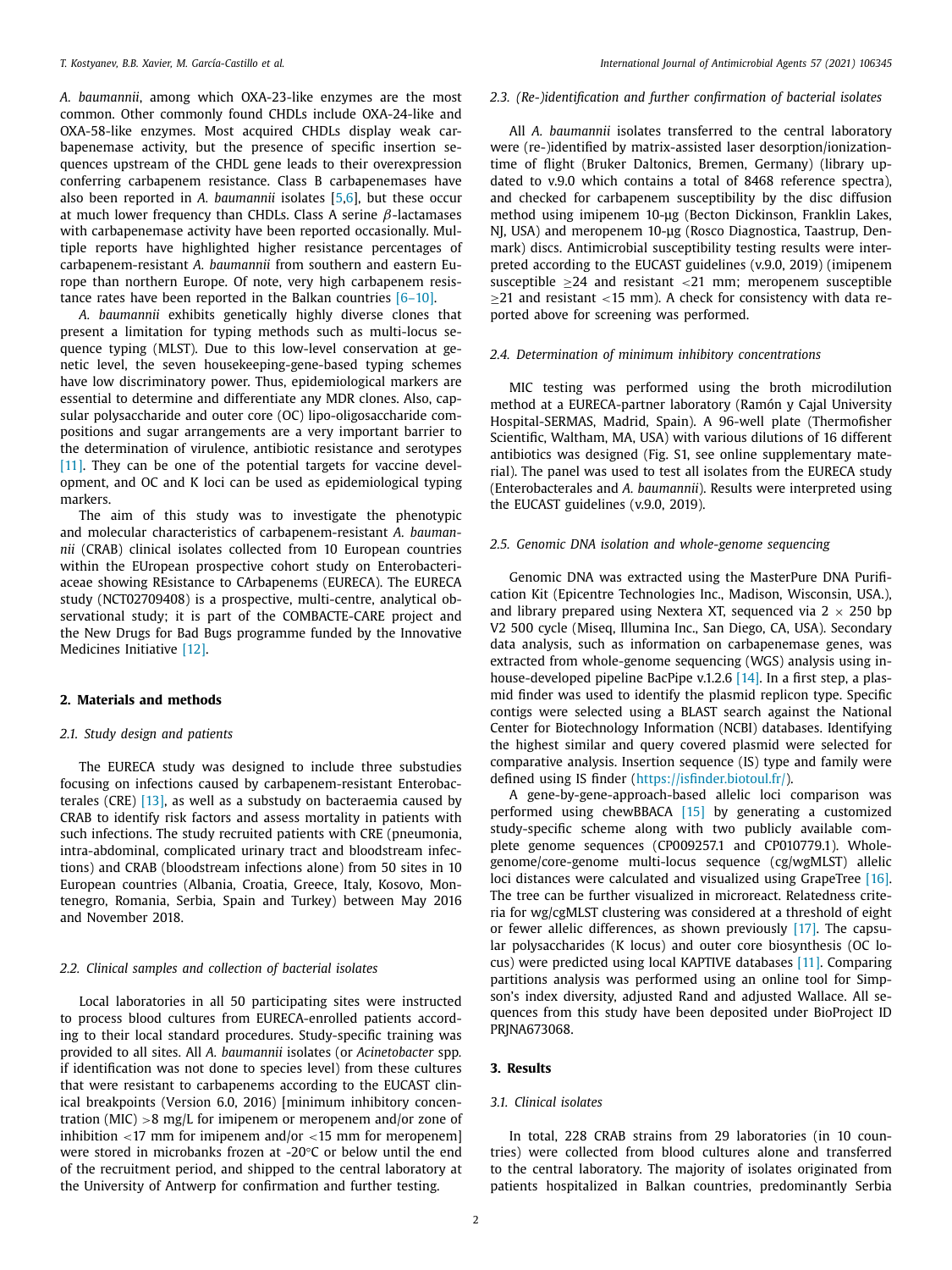#### **Table 1**

| Minimum inhibitory concentration values (MIC <sub>50</sub> and MIC <sub>90</sub> ) of 226 Acinetobacter baumannii isolates from the EU- |  |  |  |  |  |
|-----------------------------------------------------------------------------------------------------------------------------------------|--|--|--|--|--|
| RECA study.                                                                                                                             |  |  |  |  |  |

<span id="page-2-0"></span>

| Antibiotic                     |                         |                                                   | $MIC90$ (mg/L)                 | MIC ranges of tested isolates | $\%S$  | %R                                                               |  |
|--------------------------------|-------------------------|---------------------------------------------------|--------------------------------|-------------------------------|--------|------------------------------------------------------------------|--|
|                                | Piperacillin-tazobactam |                                                   | >64/4                          | >64/4                         | No BP  | No BP                                                            |  |
| Ceftazidime                    |                         |                                                   | >32                            | $16 - > 32$                   | No BP  | No BP                                                            |  |
| Ceftazidime-avibactam          |                         | 64/4                                              | >64/4                          | $2/4 - 64/4$                  | No BP  | No BP                                                            |  |
|                                | Ceftolozane-tazobactam  |                                                   | >32/4                          | $1/4 - 32/4$                  | No BP  | No BP                                                            |  |
| Aztreonam                      |                         |                                                   | >32                            | $< 0.5 - > 32$                | No BP  | No BP                                                            |  |
|                                | Aztreonam-avibactam     |                                                   | >16/4                          | $0.5/4 - 16/4$                | No BP  | No BP                                                            |  |
| Imipenem                       |                         | >16                                               | >16                            | $4 - > 16$                    | 0.4    | 99.6                                                             |  |
| Meropenem                      |                         | $>16$                                             | >16                            | $8 - > 16$                    | 0.4    | 99.6                                                             |  |
| Ciprofloxacin                  |                         |                                                   | >2                             | >2                            | $\sim$ | 100                                                              |  |
| Gentamicin                     |                         | > 8                                               | > 8                            | $<2 - > 8$                    | 7.1    | 92.9                                                             |  |
| Tobramycin                     |                         | > 8                                               | $\leq$ 2 $\Rightarrow$ 8<br>>8 |                               | 19.1   | 80.9                                                             |  |
| Amikacin                       |                         | >32                                               | >32                            | $<8 - > 32$                   | 4.4    | 95.6                                                             |  |
| Colistin                       |                         | $\leq$ 1                                          | 2                              | $\leq 1$ $\Rightarrow$ 4      | 90.7   | 9.3                                                              |  |
| Tigecycline                    |                         | $\overline{2}$                                    | $\overline{2}$                 | $\leq 0.5$ ->2                | No BP  | No BP                                                            |  |
|                                | 2,000                   |                                                   | 4,000                          | 6,000                         |        | 8,000                                                            |  |
| repB<br>repA<br>pSE41030-EUR < |                         | BrnT<br>BrnA<br><b>ISAba31-IS5 family</b><br>TonB |                                |                               |        | septicolysin                                                     |  |
|                                |                         | blaOXA-72                                         |                                |                               |        | hypothetical protein<br>hypothetical pro<br>hypothetical protein |  |

**Fig.** 1. Schematic diagram showing the genetic organization of plasmid pSE41030-EUR in ST492 *Acinetobacter baumanii* isolate (SE41030). The *bla*<sub>0XA-72</sub> gene is flanked downstream by the ISAba31 element in the opposite direction, followed by the BrnT/BrnA type II toxin-antitoxin system, tonB-dependent outer membrane receptor (TonB), septicolysin (spl; pore-forming toxin involved in cytolytic activity) and three hypothetical proteins. Replication genes repB (primase) and repA (helicase) genes located upstream of *bla*<sub>OXA-72</sub> code for proteins involved in the plasmid replication function.

 $(n=105, 46\%$ , four sites), Greece  $(n=41, 18\%$ , five sites) and Kosovo (*n*=32, 14%, one site) (Fig. S2, see online supplementary material)

#### *3.2. Identification and susceptibility testing*

The identification and susceptibility testing results of almost all *A. baumannii* isolates (*n*=226, 99.1%) matched the baseline local laboratory data. The MIC results of imipenem and meropenem confirmed the initial results by disc diffusion method. The MIC $_{90}$  values of both carbapenems were  $>16$  mg/L (Table 1). The majority of isolates exhibited resistance to almost all tested agents where breakpoints exist, except for colistin ( $MIC_{90}=2$  mg/L).

## *3.3. Genomic characteristics*

WGS data analysis revealed that the majority of isolates harboured *bla*<sub>OXA-23</sub> ( $n=153$ , 67.7%), while *bla*<sub>OXA-72</sub> was the second most common CHDL coding gene (*n*=70, 30.1%) (Fig. 1). Four isolates from Serbia that had  $bla_{\text{OXA-72}}$  co-harboured  $bla_{\text{NDM-1}}$ . *bla*<sub>OXA-58</sub> was present in six isolates (2.7%), always in conjunction with *bla*<sub>OXA-72</sub>. The four isolates co-harbouring *bla*<sub>OXA-72</sub> and  $bla<sub>NDM-1</sub>$  belonged to ST492, a recently reported sequence type (ST) [\[18\],](#page-5-0) and had the same genetic background. Also, detailed analysis of the  $bla_{\text{OXA-72}}$  harbouring contig suggested that  $bla_{\text{OXA-72}}$ was located on plasmid pSE41030-EUR, which showed the highest sequence similarity (99% identity) with plasmid pA105-2 (accession no. KR535993) recovered from an *A. baumannii* strain of ST636 from Sweden [\[19\]](#page-5-0) and with pAB-MAL-1 from an *A. baumannii* strain of ST492 recovered from Serbia  $[8]$ . The *bla*<sub>OXA-72</sub> gene is flanked by IS element IS*Aba31* (860 bp) which belongs to the IS*5*

family. The analysis showed that the flanking regions immediately downstream of IS*Aba31* contain BrnA/BrnT toxin and antitoxin system and *tonB* gene receptors (Fig. 1). The flanking regions of *repB* were screened in the NCBI database and also showed high similarity to plasmid pAB0057 (CP001183, 8731 bp). However, in contrast to pSE41030-EUR, pSE41053, pSE41079, pSE41114 and pAB-MAL-1, pAB0057 plasmid does not harbour *bla*<sub>OXA-72</sub> or the IS element IS*Aba31* region of 1767 bp (Fig. 1).

The Pasteur MLST scheme discriminated 12 different STs [\(Fig.](#page-3-0) 2); the most prevalent was ST2 (*n*=153, 67.7%), corresponding to international clone (IC) II. ST2 *A. baumannii* isolates predominantly carried  $bla_{OXA-23}$  ( $n=135$ , 60%), but also  $bla_{OXA-24}$  and  $bla<sub>OXA-72</sub>$ . The  $bla<sub>OXA-72</sub>$  gene was mainly present in ST1 (*n*=22, 9.7%) and ST492 (*n*=16, 7.1%). ST492, a single locus allele (*fusA*) mutant of ST2 belonging to clonal complex 2 (CC2), was only present in isolates from Serbia (*n*=13), Romania (*n*=2) and Montenegro ( $n=1$ ). The  $bla<sub>OXA-72</sub>$  gene was largely distributed in seven of the 12 ST lineages; the most common of these were ST1, ST492, ST2 and ST636.

The genetic relatedness of the study population based on cgMLST allelic loci distances showed that isolates were highly diverse and formed 11 distinct clusters despite belonging to the same ST [\(Fig.](#page-3-0) 2). In total, 4022 whole-genome allelic loci were identified, and among these, 2720 allelic loci were identified as core-genome loci among the study population. The maximum distance was 2575. cgMLST analysis revealed that isolates from the same ST were genetically diverse and formed different clusters. Highly labile genomes such as *A. baumannii* make it difficult to type the strain based on MLST alone as the core-genome content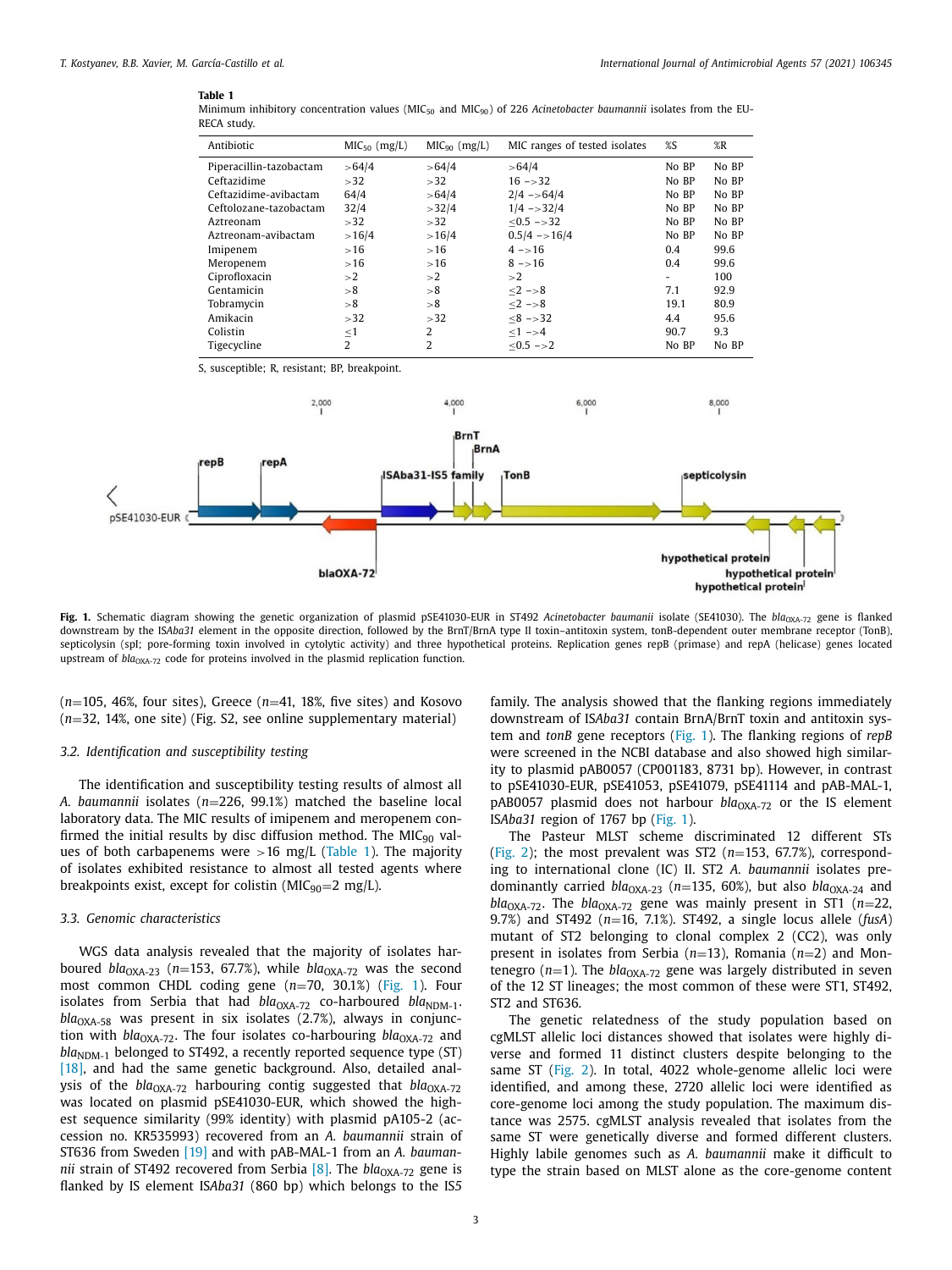<span id="page-3-0"></span>

**Fig. 2.** Phylogenetic tree showing the clonal relatedness of *Acinetobacter baumannii* isolates within the EURECA study. Different colours represent either different sequence types (STs), countries or carbapenemase genes. The external ring represents carbapenemase genes while the inner ring pictures the country. The STs are indicated on the phylogenetic tree by the colour of each circle at the tip of the branch. Tree scale is 700. Cname, country name.

varies considerably. For instance, in strains from the same country belonging to ST2, the allelic loci distance could vary substantially (i.e. in Serbia, the maximum allelic loci distance was 247, compared with 54 in Greece, 13 in Kosovo and 80 in Turkey). In Serbia, six different core-genome clusters belonged to ST2 strains. ST492, a single allelic loci variant of ST2, showed a maximum allelic loci distance of 179. Similarily, ST1 isolates from Serbia showed a maximum allelic loci distance of 187 (Fig. 2).

## *3.4. K and OC locus diversity in* A. baumannii

Among all 226 *A. baumannii* isolates, there were 22 different K locus variants. Among these, KL3 (*n*=63, 28%), KL9 (*n*=30, 13%), KL4 (*n*=25, 11%), KL40 (*n*=21, 9%) and KL1 (*n*=13, 6%) were the most prevalent K loci (Table S1, see online supplementary material). On the other hand, the OC locus was much more conserved among isolates, with only seven variants present. The majority of the isolates ( $n=193$ , 86%) belonged to OC1, followed by OC4 ( $n=12$ , 5%) and OC2 (*n*=11, 5%) (Table S1, see online supplementary material). Twenty-one of 22 different K loci identified in this study were found in isolates belonging to ST2 (CC2). The greatest diversity of the K locus was identified in CRAB strains from Serbia (*n*=15), Turkey (*n*=10) and Greece (*n*=6) (Table S1, see online supplementary material). Simpson's diversity index of KL locus [0.88, Jackknife pseudo-values confidence interval (CI) 0.85–0.90] and ST (0.51, Jackknife pseudo-values CI 0.44–0.59) were significantly higher than the diversity index of OC type or the country of origin of CRAB (*P*≤0.05). This suggests that the discriminatory capability of the K locus among the strains was significantly higher (Fig. S3, see online supplementary material). Similarly, the adjusted

Wallace coefficient was also higher for the K locus (0.16) and ST  $(0.023)$ 

#### **4. Discussion**

In line with prevalence data from the EURECA laboratories obtained during site selection [\[20\],](#page-5-0) the majority (78.7%) of the *A. baumannii* strains were collected in Serbia, Kosovo and Greece. Overall, all participating countries in the site selection survey from the Balkan region (except Albania) had the highest rates of CRAB.

The majority of isolates in this study exhibited an XDR profile with almost no therapeutic alternatives other than colistin and tigecycline. Furthermore, some of the isolates (9%) were resistant to colistin.

*bla*<sub>OXA-23</sub> was the predominant carbapenemase-coding gene, being present in two-thirds of the isolates from sites from almost all countries. The *bla*<sub>OXA-23</sub> gene has been reported to be the most prevalent CHDL in CRAB in several studies in the Balkan region, including Croatia [\[21\],](#page-5-0) Greece [\[6\],](#page-4-0) Romania [\[10\]](#page-4-0) and Turkey [\[22\].](#page-5-0) Overall, 30% of the CRAB isolates in the EURECA study, predominantly from Serbia, harboured *bla*<sub>OXA-72</sub>, which is part of the  $bla<sub>OXA-40-like</sub>$  group and a single amino acid variant of  $OXA-24$ . The OXA-72 carbapenemase was reported in the Balkan region for the first time in Serbia [\[8\]](#page-4-0) in 2016, followed by Bulgaria [\[23\]](#page-5-0) in 2017. There have been numerous reports  $[24-26]$  on the emergence and spread of NDM-1-harbouring *A. baumannii* in many European countries and worldwide. The *bla*NDM-1 gene has been reported in association with *bla*OXA-23 [\[24\],](#page-5-0) and also in conjunction with *bla*OXA-72 in a recent nationwide multi-centre study [\[18\]](#page-5-0) from Serbia. The co-existence of *bla*<sub>NDM-1</sub> and *bla*<sub>OXA-72</sub> was found in four ST492 isolates from one Serbian hospital in the EURECA study. In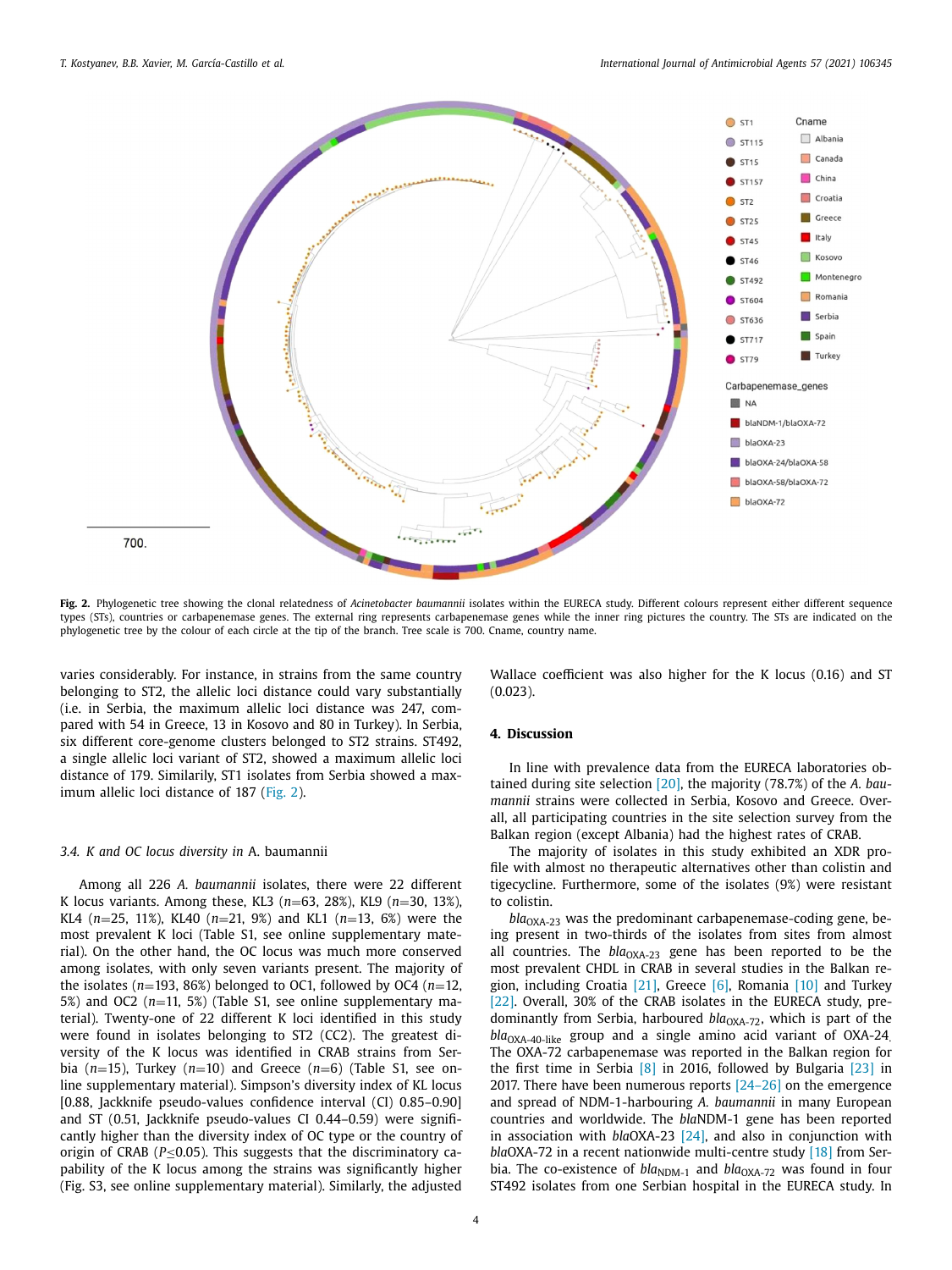<span id="page-4-0"></span>these strains, the *bla*<sub>OXA-72</sub> gene was flanked upstream by ISAba31 [\(Fig.](#page-2-0) 1) and an IS element of 860 bp belonging to the IS*5* family. The IS*Aba31* element is relatively small, and a transposition event is highly likely as short inverted 5-bp repeat sequences flank the end of this element. The IS*5* family elements follow a 'copy–paste' mechanism and are highly mobile/transferrable.

Sequence analysis of the *bla*<sub>OXA-51-like</sub> genes undertaken in several studies [\[27,28\]](#page-5-0) has been proposed as a useful typing method for *A. baumannii* isolates, given that close correlation has been established between particular  $bla<sub>OXA-51-like</sub>$  coded enzymes and particular epidemic lineages. The majority of the isolates in this study (79%) belonged to IC II because they encoded  $bla<sub>OXA-66</sub>$ , while only 9% had  $bla_{\text{OXA-69}}$  which classifies them as IC I.

IC I–III correspond to CC1, CC2 and CC3, respectively. The most common ST in this study was ST2, a CRAB lineage that has been reported from various parts of the world [\[29,30\]](#page-5-0). Of note, ST2 has been described as endemic in certain Balkan countries [\[30,31\]](#page-5-0), as well as the cause of multiple outbreaks in four Mediterranean countries (Greece, Italy, Lebanon and Turkey) [\[32\].](#page-5-0)

Eight IC lineages of *A. baumannii* have been identified in previous studies [\[17\],](#page-5-0) the most prevalent of which is IC II. This study showed that determination of the KL locus is very useful as a typing marker tool with very high discriminatory power, which allows *A. baumannii* to reveal diversity at genomic (and also at country) level within given lineages such as CC2 or CC1. For example, ST2 comprises 21 different KL loci, and ST1 comprises nine KL locus variants. However, some of the KL locus variants were common in both STs.

#### **5. Conclusions**

The *A. baumannii* strains from the EURECA study represent a unique and diverse collection of carbapenem-resistant isolates belonging to this species that add to existing knowledge on the epidemiology and resistance genes harboured by these strains. A high proportion of CRAB isolates was observed in several Balkan countries, particularly Serbia, which is likely to have resulted from the recent emergence and dissemination of several major epidemic lineages including ST2, ST1 and ST492. The presence of OXA-72 associated with a plasmid and transposable mobile genetic elements such as IS*Aba31* in these strains could explain the horizontal transfer of *bla*<sub>OXA-72</sub> across different ICs and lineages. Further research is needed to unravel the main virulence factors and their mechanisms in these clinical isolates.

#### **Acknowledgements**

The authors wish to thank the microbiologists from all participating laboratories in the EURECA study, and the members of the EURECA/WP1B group for their dedicated work and substantial contribution during the isolate collection phase of this study. The EURECA/WP1B group members are: Begoña Palop-Borrás, Irene Gracia Ahufinger, Fe Tubau, Fernando Chaves, Julio Garcia, Rafael Cantón, Francisca Portero, Patricia Muñoz, Silva Tafaj, Arjana Tambic Andrasevic, Sophia Vourli, Efthymia Protonotariou, Eleni Vagdatli, Ioanna Voulgaridi, Iris Spiliopoulou, Ioannis Deliolanis, Maria Panopoulou, Ergina Malli, Efthymia Petinaki, Efstathia Perivolioti, Theodora Biniari, Nicholas Legakis, Antonino Di Caro, Sara Giordana Rimoldi, GianMaria Rossolini, Maria Paola Landini, Teresa Spanu, Milena Arghittù, Rossana Cavallo, Anna Marchese, Susanna Cuccurullo, Arsim Kurti, Milena Lopicic, Olivia Dorneanu, Mirela Flonta, Alma Kosa, Daniela Talapan, Mariana Buzea, Camelia Ghita, Edit Székely, Snezana Jovanovic, Teodora Vitorovic, Deana Medic, Branislava Kocic, Ana Perucica, Cüneyt Özakin, Banu Sancak, Can Bicmen, Zeynep Ceren Karahan, Ufuk Hasdemir, Guner Soyletir, Levantia Zachariadou, Anastassios Doudoulakakis, Paola Bernaschi, Roberto Bandettini and Vassiliki Pitiriga.

## **Funding**

TK, BBX, MGC, CL, JBFA, JRB, RC, HG and the research leading to these results received support from the Innovative Medicines Initiative Joint Undertaking [\(https://www.imi.europa.eu/\)](https://www.imi.europa.eu/) under Grant Agreement Nos. 115523 [COMBACTE-NET (Combatting Bacterial Resistance in Europe)] and 115620 (COMBACTE-CARE), resources of which are composed of financial contributions from the European Union's Seventh Framework Programme (FP7/2007-2013) and EF-PIA companies' in kind contribution. JB-FA, JR-B and RC also received funding for research by Plan Nacional de I+D+i 2013-2016 and Instituto de Salud Carlos III, Subdirección General de Redes y Centros de Investigación Cooperativa, Ministerio de Ciencia, Innovación y Universidades, Spanish Network for Research in Infectious Diseases (REIPI RD16/0016/0001; RD16/0016/0011), co-financed by European Development Regional Fund 'A way to achieve Europe', Operative Program Intelligence Growth 2014–2020.

#### **Competing interests**

None declared.

#### **Ethical approval**

Not required.

## **Supplementary materials**

Supplementary material associated with this article can be found, in the online version, at [doi:10.1016/j.ijantimicag.2021.](https://doi.org/10.1016/j.ijantimicag.2021.106345) 106345.

#### **References**

- [1] World Health Organization. Global Antimicrobial Resistance Surveillance System (GLASS) report: early implementation 2016-17. Geneva: WHO;<br>2017. Available at: http://apps.who.int/iris/bitstream/10665/259744/1/ [http://apps.who.int/iris/bitstream/10665/259744/1/](http://apps.who.int/iris/bitstream/10665/259744/1/9789241513449-eng.pdf?ua=1) 9789241513449-eng.pdf?ua=1 [ Accessed 4 May 2021 ].
- [2] [Karakonstantis](http://refhub.elsevier.com/S0924-8579(21)00087-X/sbref0002) S, [Kritsotakis](http://refhub.elsevier.com/S0924-8579(21)00087-X/sbref0002) EI, [Gikas](http://refhub.elsevier.com/S0924-8579(21)00087-X/sbref0002) A. [Pandrug-resistant](http://refhub.elsevier.com/S0924-8579(21)00087-X/sbref0002) Gram-negative bacteria: a systematic review of current epidemiology, prognosis and treatment options. J Antimicrob Chemother 2020;75:271–82.
- [3] [Munoz-Price](http://refhub.elsevier.com/S0924-8579(21)00087-X/sbref0003) LS, [Weinstein](http://refhub.elsevier.com/S0924-8579(21)00087-X/sbref0003) RA. Acinetobacter infection. N Engl J Med [2008;358:1271–81.](http://refhub.elsevier.com/S0924-8579(21)00087-X/sbref0003)
- [4] [Bonomo](http://refhub.elsevier.com/S0924-8579(21)00087-X/sbref0004) RA, [Szabo](http://refhub.elsevier.com/S0924-8579(21)00087-X/sbref0004) D. Mechanisms of multidrug resistance in *Acinetobacter species* and *Pseudomonas aeruginosa*. Clin Infect Dis [2006;43\(Suppl.](http://refhub.elsevier.com/S0924-8579(21)00087-X/sbref0004) 2):S49–56.
- [5] [Higgins](http://refhub.elsevier.com/S0924-8579(21)00087-X/sbref0005) PG, [Dammhayn](http://refhub.elsevier.com/S0924-8579(21)00087-X/sbref0005) C, [Hackel](http://refhub.elsevier.com/S0924-8579(21)00087-X/sbref0005) M, [Seifert](http://refhub.elsevier.com/S0924-8579(21)00087-X/sbref0005) H. Global spread of carbapenem-resistant *Acinetobacter baumannii*. J Antimicrob Chemother [2010;65:233–8.](http://refhub.elsevier.com/S0924-8579(21)00087-X/sbref0005)
- [Karampatakis](http://refhub.elsevier.com/S0924-8579(21)00087-X/sbref0006) T, [Antachopoulos](http://refhub.elsevier.com/S0924-8579(21)00087-X/sbref0006) C, [Tsakris](http://refhub.elsevier.com/S0924-8579(21)00087-X/sbref0006) A, [Roilides](http://refhub.elsevier.com/S0924-8579(21)00087-X/sbref0006) E. Molecular epidemiology of [carbapenem-resistant](http://refhub.elsevier.com/S0924-8579(21)00087-X/sbref0006) *Acinetobacter baumannii* in Greece: an extended review (2000–2015). Future Microbiol 2017;12:801–15.
- [7] [Novovic](http://refhub.elsevier.com/S0924-8579(21)00087-X/bib0007b) K, [Mihajlovic](http://refhub.elsevier.com/S0924-8579(21)00087-X/bib0007b) S, [Vasiljevic](http://refhub.elsevier.com/S0924-8579(21)00087-X/bib0007b) Z, et [al.](http://refhub.elsevier.com/S0924-8579(21)00087-X/bib0007b) [Carbapenem-resistant](http://refhub.elsevier.com/S0924-8579(21)00087-X/bib0007b) Acinetobacter baumannii from Serbia: revision of CarO classification. PLoS One 2015;10:e0122793.
- [8] [Dortet](http://refhub.elsevier.com/S0924-8579(21)00087-X/sbref0009) L, [Bonnin](http://refhub.elsevier.com/S0924-8579(21)00087-X/sbref0009) RA, [Bernabeu](http://refhub.elsevier.com/S0924-8579(21)00087-X/sbref0009) S, [Escaut](http://refhub.elsevier.com/S0924-8579(21)00087-X/sbref0009) L, [Vittecoq](http://refhub.elsevier.com/S0924-8579(21)00087-X/sbref0009) D, [Girlich](http://refhub.elsevier.com/S0924-8579(21)00087-X/sbref0009) D, et [al.](http://refhub.elsevier.com/S0924-8579(21)00087-X/sbref0009) First occurrence of [OXA-72-producing](http://refhub.elsevier.com/S0924-8579(21)00087-X/sbref0009) *Acinetobacter baumannii* in Serbia. Antimicrob Agents Chemother 2016;60:5724–30.
- [9] [Strateva](http://refhub.elsevier.com/S0924-8579(21)00087-X/sbref0010) T, [Sirakov](http://refhub.elsevier.com/S0924-8579(21)00087-X/sbref0010) I, [Stoeva](http://refhub.elsevier.com/S0924-8579(21)00087-X/sbref0010) T, [Stratev](http://refhub.elsevier.com/S0924-8579(21)00087-X/sbref0010) A, [Dimov S,](http://refhub.elsevier.com/S0924-8579(21)00087-X/sbref0010) [Savov E,](http://refhub.elsevier.com/S0924-8579(21)00087-X/sbref0010) [et al.](http://refhub.elsevier.com/S0924-8579(21)00087-X/sbref0010) Car[bapenem-resistant](http://refhub.elsevier.com/S0924-8579(21)00087-X/sbref0010) *Acinetobacter baumannii*: current status of the problem in four Bulgarian university hospitals (2014–2016). J Glob Antimicrob Resist 2019;16:266–73.
- [10] [Bonnin](http://refhub.elsevier.com/S0924-8579(21)00087-X/sbref0011) RA, [Poirel](http://refhub.elsevier.com/S0924-8579(21)00087-X/sbref0011) L, [Licker](http://refhub.elsevier.com/S0924-8579(21)00087-X/sbref0011) M, [Nordmann](http://refhub.elsevier.com/S0924-8579(21)00087-X/sbref0011) P. Genetic diversity of carbapenem-hydrolysing β-lactamases in *Acinetobacter baumannii* from Romanian hospitals. Clin Microbiol Infect [2011;17:1524–8.](http://refhub.elsevier.com/S0924-8579(21)00087-X/sbref0011)
- [11] [Wyres](http://refhub.elsevier.com/S0924-8579(21)00087-X/sbref0012) KL, [Cahill](http://refhub.elsevier.com/S0924-8579(21)00087-X/sbref0012) SM, [Holt](http://refhub.elsevier.com/S0924-8579(21)00087-X/sbref0012) KE, [Hall](http://refhub.elsevier.com/S0924-8579(21)00087-X/sbref0012) RM, [Kenyon](http://refhub.elsevier.com/S0924-8579(21)00087-X/sbref0012) JJ. Identification of *Acinetobacter baumannii* loci for capsular polysaccharide (KL) and [lipooligosaccharide](http://refhub.elsevier.com/S0924-8579(21)00087-X/sbref0012) outer core (OCL) synthesis in genome assemblies using curated reference databases compatible with *Kaptive*. Microb Genom 2020;6:e000339.
- [12] [Kostyanev](http://refhub.elsevier.com/S0924-8579(21)00087-X/sbref0013) T, [Bonten](http://refhub.elsevier.com/S0924-8579(21)00087-X/sbref0013) MJ, [O'Brien](http://refhub.elsevier.com/S0924-8579(21)00087-X/sbref0013) S, [Steel](http://refhub.elsevier.com/S0924-8579(21)00087-X/sbref0013) H, [Ross](http://refhub.elsevier.com/S0924-8579(21)00087-X/sbref0013) S, [François](http://refhub.elsevier.com/S0924-8579(21)00087-X/sbref0013) B, et [al.](http://refhub.elsevier.com/S0924-8579(21)00087-X/sbref0013) Innovative Medicines Initiative's new drugs for bad bugs programme: European public–private partnerships for the development of new strategies to tackle antibiotic resistance. J Antimicrob Chemother [2016;71:290–5.](http://refhub.elsevier.com/S0924-8579(21)00087-X/sbref0013)